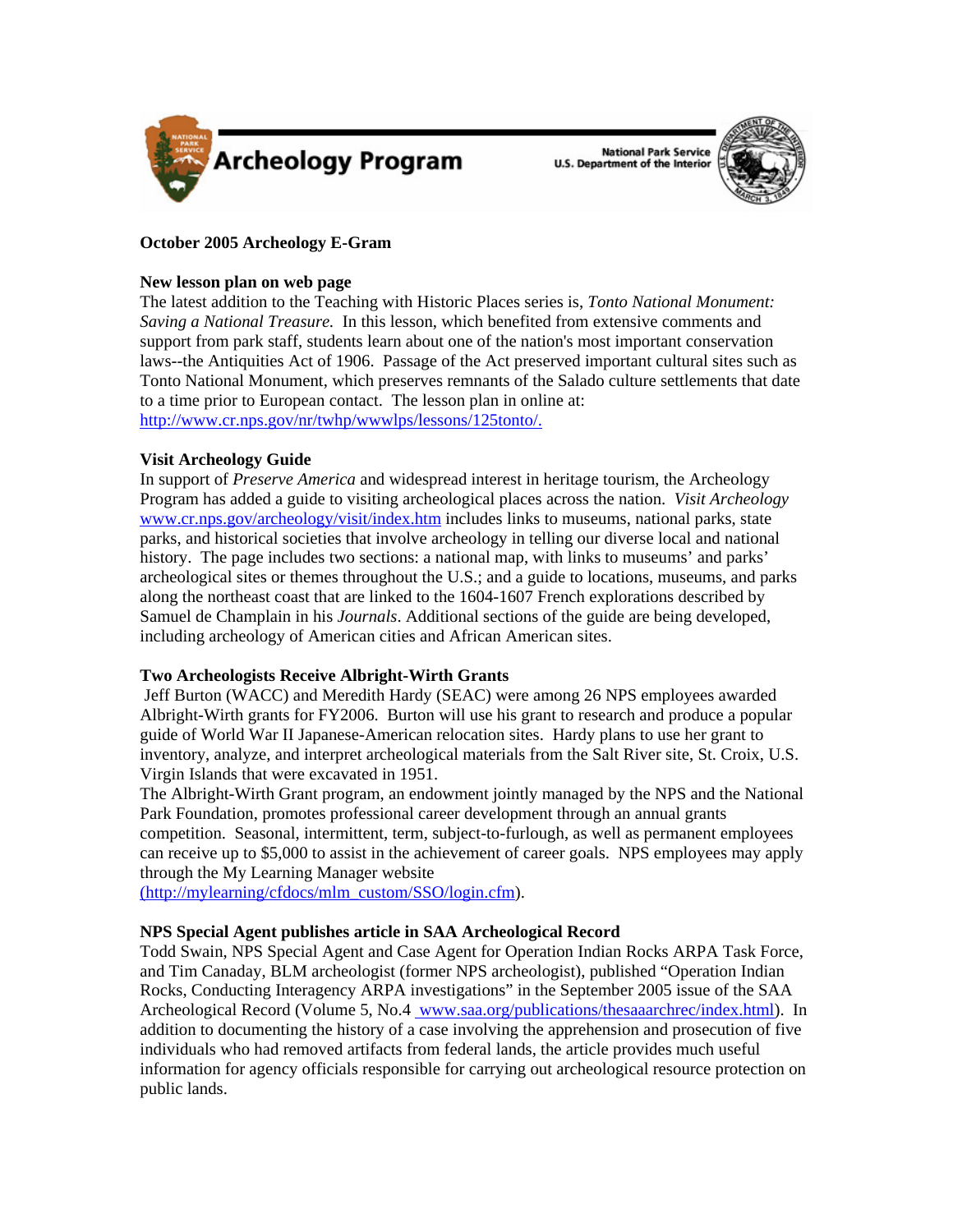In February 2005 Interior Department Secretary Norton presented the Conservation Service Award to Swain and other members of the task force for investigating and prosecuting a looting ring that stole artifacts from archeological sites. Law enforcement recovered more than 11,000 artifacts and convicted the defendants under the Archaeological Resources Protection Act. NPS employees can learn more about the case and link to an newspaper article by Swain in the February 2005 Archeology E-Gram, archived on the Archeology E-Gram webpage on Inside NPS.

#### **Archeology Program updates information**

The Archeology program has updated the links and information in the *Research in the Parks*  webpage: [www.cr.nps.gov/archeology/sites/npsites.htm](http://www.cr.nps.gov/archeology/sites/npsites.htm). "*Edgar Lee Hewett and the political process,*" [www.cr.nps.gov/archeology/pubs/antiq/index.htm](http://www.cr.nps.gov/archeology/pubs/antiq/index.htm) also has been added to the Antiquities Act Centennial pages [www.cr.nps.gov/archeology/sites/Antiquities/about.htm.](http://www.cr.nps.gov/archeology/sites/Antiquities/about.htm) Author Ray Thompson presents a detailed and fascinating view into the final stages of gestation of the legal foundation for public archeology and historic preservation in the United States. Thompson shows that Hewett's familiarity with local concerns about federal land management in the Southwest, as well as his growing scholarly status and involvement in professional organizations, enabled him to serve as midwife in the final push to enact the Antiquities Act. On the main page for the Antiquities Act of 1906-2006 centennial commemoration at [www.cr.nps.gov/archeology/sites/antiquities/index.htm](http://www.cr.nps.gov/archeology/sites/antiquities/index.htm), you'll find more about the significance of the Act for archeology and for the American public, and continuing efforts to protect archeological heritage. The site also includes an interactive map of National Monuments and a calendar of events related to the centennial.

### **Meeting Scheduled at the American Anthropological Association Annual Meeting, December, 2005**

An open meeting during the AAA annual meeting in Washington, DC, will provide an opportunity for discussion of possible plans for commemoration of Antiquities Act in 2006 and, in particular, during the AAA annual meeting. The planning meeting will be held on Saturday, December 3, 2005, from 12:15-1:30 in the Delaware-B room of the Marriott hotel and is open to all conference attendees. Topics addressed at commemorative events held earlier include: the intent of the act, and the ways that the deliberate choices of terminology affected its implementation; the cultural, economic, and political factors that influenced the act's passage as the first national law protecting archaeological resources and one of the most important conservation acts ever enacted; and the use of the act's authority to establish significant national monuments. The associated papers and panel summaries are available on the Archeology Program's Antiquities Act Centennial webpage

[www.cr.nps.gov/archeology/sites/Antiquities/centennial.htm.](http://www.cr.nps.gov/archeology/sites/Antiquities/centennial.htm)

## **Projects in Parks: Documenting Tlingit, Russian, and American History at Sitka National Historical Park**

Sitka National Historical Park, Alaska, preserves a variety of historical resources, including the site of the landmark 1804 Battle of Sitka between the *Kiks.ádi* Tlingit and Russian fur traders intent on colonization. The site remains a place of historical significance for the Tlingit people today. This past summer the park began a four-year archeological survey funded through the Systemwide Archeological Inventory Program (SAIP) to identify and document the full range of sites in the park, with special interest in locations and structures associated with the 1804 battle. The NPS Midwest Archaeological Center is conducting the survey with an experienced team of archeologists skilled in remote sensing and battlefield archeology. Initial survey has located evidence of the battle, subsurface anomalies that may represent Russian homesteads, and possible